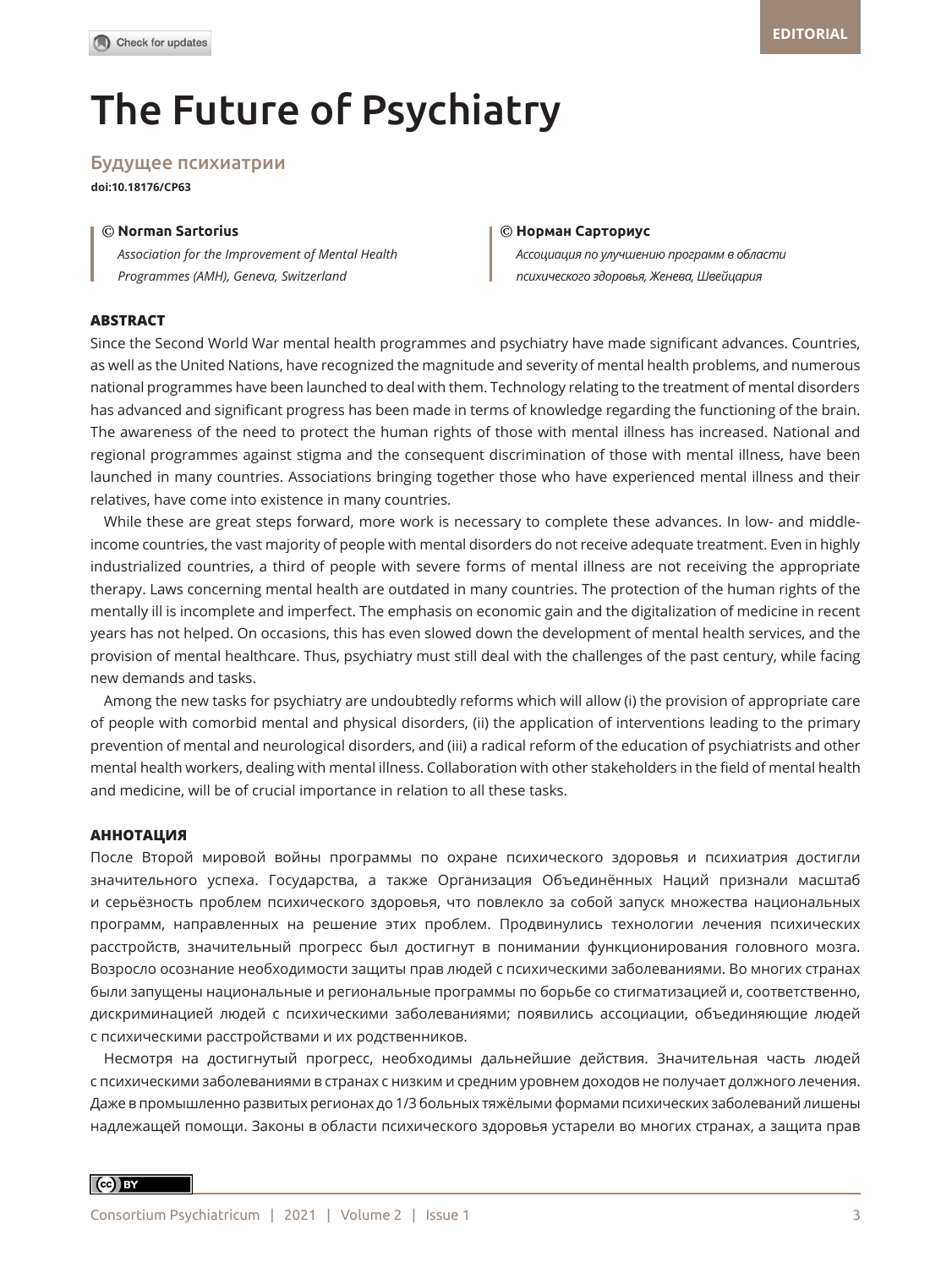людей с психическими заболеваниями ― несовершенна и недостаточна. Актуальные в последние годы акцент на экономическую целесообразность медицинской помощи и цифровизация медицины не улучшили ситуацию. В некоторых случаях это даже замедлило развитие психиатрических служб и оказание помощи в сфере психического здоровья. Таким образом, психиатрия вынуждена справляться со сложностями, возникшими в прошлом веке, и при этом соответствовать новым требованиям и задачам.

К современным задачам, стоящим перед психиатрией, несомненно, относятся реформы, которые позволят оказывать (i) необходимую помощь людям с коморбидными психическими и физическими заболеваниями; (ii) применять методы по обеспечению первичной профилактики психических и неврологических заболеваний; (iii) провести радикальную реформу в образовании психиатров и других специалистов в области психического здоровья. Решение всех этих задач требует тесного сотрудничества между всеми заинтересованными сторонами в области психического здоровья и медицины.

# **Keywords:** *future psychiatry; psychiatric education; prevention of mental illness; promotion of mental health; mental health; paradigms of psychiatry*

**Ключевые слова:** *будущее психиатрии; психиатрическое образование; профилактика психических заболеваний; укрепление психического здоровья; психическое здоровье; парадигмы психиатрии*

It is possible that the future of psychiatry will be bright, not least because psychiatry has won several battles that it has fought since the middle of the last century. The first and possibly the most important of these battles, was the recognition – by the medical community, society and governments – that mental health matters, and that it is necessary to invest time and money into reducing the burden that mental disorders place on society. and help those who are suffering from mental disorders (as well as those who care for them). A number of countries have adopted national mental health programmes, and the United Nations has included the fight for better mental health among its sustainable development goals.**<sup>1</sup>**

Another battle, fought over an even longer period, was the development and application of methods of treatment and rehabilitation, leading to the recovery and inclusion of those who have suffered from a mental illness by their ccommunity. In this respect also major advances have been made, and it is fair to say that the success of the treatment of mental disorders, is equal or better than the success of the treatment of other noncommunicable diseases.

The importance of reducing the stigma of mental illness – stigma being a major obstacle to all efforts in the field of mental health - has also been recognized, and anti-stigma programmes have been introduced in several European countries – including Denmark, the Netherlands and the United Kingdom – and elsewhere, e.g., in Australia, New Zealand and Canada.**<sup>2</sup>**

The decades since the Second World War have also seen a significant increase in the number of psychiatrists – from around 50,000 in the 1950s to more than 250,000 today.**<sup>3</sup>** The numbers of other health workers, dealing with mental disorders, have also grown exponentially.

The list of successes and battles won does not end there: science has made major steps forward in its effort to understand the functioning of the brain. The fact that the provision of adequate mental healthcare, in partnership with general healthcare services and by general healthcare workers, can be provided even in very poor countries, has been demonstrated in carefully designed studies.**4,5** The human rights of those with mental illness have been recognized in numerous international and national statements and binding documents.**<sup>6</sup>** Organizations bringing together people who experienced mental illness, their family members and others willing to help people with mental illness lead a life worth living, in their community, have come into existence in many countries.

Although we can be proud of these successes, it is also clear that the battles mentioned above will continue. While the importance of helping people with mental illness and their families has been recognized in many countries, the budgetary allocations for mental health programmes remain low. Many of the countries which have agreed to pursue sustainable development goals, suffer from financial and other difficulties, and their efforts to achieve the goals which they agreed to pursue, have been feeble. The human rights of people with mental disorders are not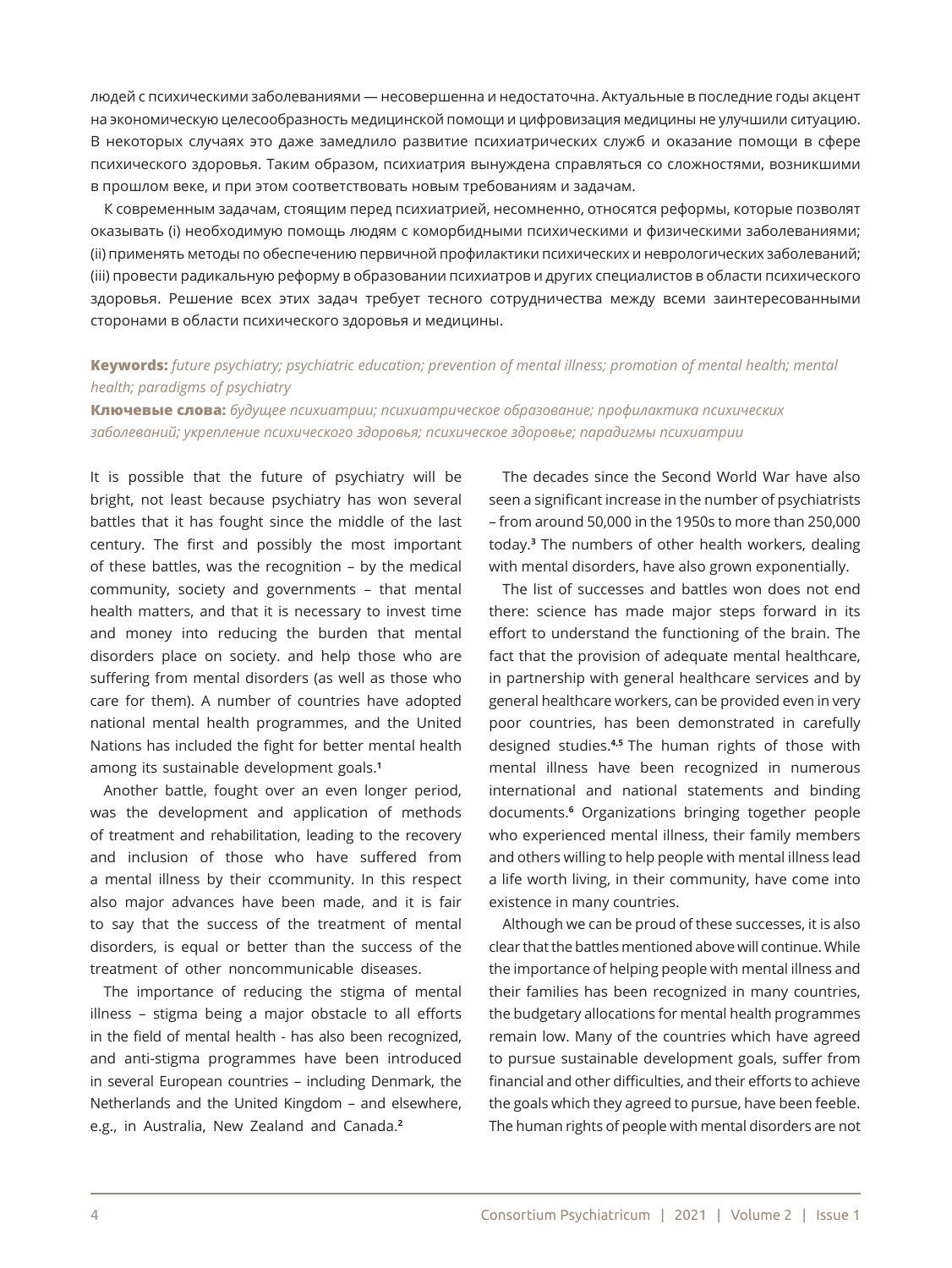sufficiently respected or protected, and the laws relevant to mental health care, are outdated in many countries. The gains made in terms of improved technology, in relation to the treatment of mental disorders, have not yet yielded the expected benefits: in low- and middle-income countries, up to 80% of all individuals with severe forms of mental illness, do not receive adequate treatment. Even in the industrially-advanced, rich countries, nearly one third of people with mental diseases, do not receive appropriate treatment.**<sup>7</sup>** The programmes launched to reduce stigma are a significant step forward, but they are programmes which are separate from the mental healthcare system: it is to be hoped that the fight against stigma will become an essential part of mental health service activities, and that this will be reflected in the budget of all psychiatric services and institutions. The associations, bringing together people with mental illnesses and their family members, often lack financial and administrative support and depend on a small number of activists, who vary in their capacity to be fully engaged which renders these organizations vulnerable and affects their ability to fulfil their goals.

It is also important to recognize that these developments are taking place in a world currently influenced by several major trends, directly relevant to the development of healthcare, in general and psychiatry, in particular. The first of these is "commodification" - the tendency to consider all activities and all developments in economic terms, as if they were forms of handling commodities, such as sugar, cotton, coal or timber.**8** Thus, a hospital will be considered a success if it can work in a manner that will result in financial gain, a profit; the treatment of an individual with an illness, will be considered a success, if it enables him or her to continue working and producing. Conversely the treatment would be a failure if it does not achieve this, regardless of the effects that it might have had in terms of quality of life or extension of life expectancy. Commodification results in changes in healthcare priorities and in the manner of providing services, and can be particularly detrimental to work in the fields of psychiatry or geriatrics.

Another major development in terms of importance for medicine and mental healthcare, is the digitalization of medicine and other social and industrial pursuits. While offering vast improvements in medical technology and diagnostics, and opening the door to telemedicine and telepsychiatry, digitalization also impacts the relationship between health workers and those who seek help and can dehumanize medicine. While an excellent tool, and potentially a good servant of medicine, digitalization has in many instances been allowed to become its master imposing ways of working and communicating that deny or eliminate empathy, reduce the sense of belonging and weaken humane interaction in the fabric of society.

While the digitalization of medicine and commodification may bring benefits to the practice of psychiatry but also harm it, there is another trend which might play an increasingly important role in the provision of mental healthcare: this is the rediscovery of the potential of selfhelp techniques and mutual help arrangements. The peer support system has been shown to facilitate and improve the care of patients with diabetes, as well as those with substance abuse problems. The mental health first-aid materials, produced in several countries, as well as the increasing emphasis on education of the population regarding health-promoting lifestyles, are indications of the recognition of the importance of self-help in medicine, in general and in psychiatry, in particular. It is to be hoped that the trend of facilitating self-help and mutual help will continue to grow, and that it will find support in general and in health education programmes.

If psychiatry is to be useful to society and to people with mental health problems in the future, it will have to expand its field of activity and add new pursuits to those of providing treatment for people with mental illness. It will have to seek a productive alliance with other disciplines of medicine, and with other professions, not only to improve the provision of care to people with comorbid mental and physical illness but also to benefit from advances of medicine in general.

 Mental health programs will also have to make significant efforts to elevate the position of mental health on the scale of values of both individuals and societies. Once mental health is high on the scale of values held by individuals and society, and people consider it important mental health programmes will receive the moral and material support necessary to build and maintain comprehensive mental health programmes. The effort to promote mental health on the scale of values, as well as other tasks in the field of mental health, will have to be approached in collaboration with other stakeholders in the field of mental health, including, in particular, those who have experienced mental illness and their carers.

Another area of emphasis in which the psychiatrists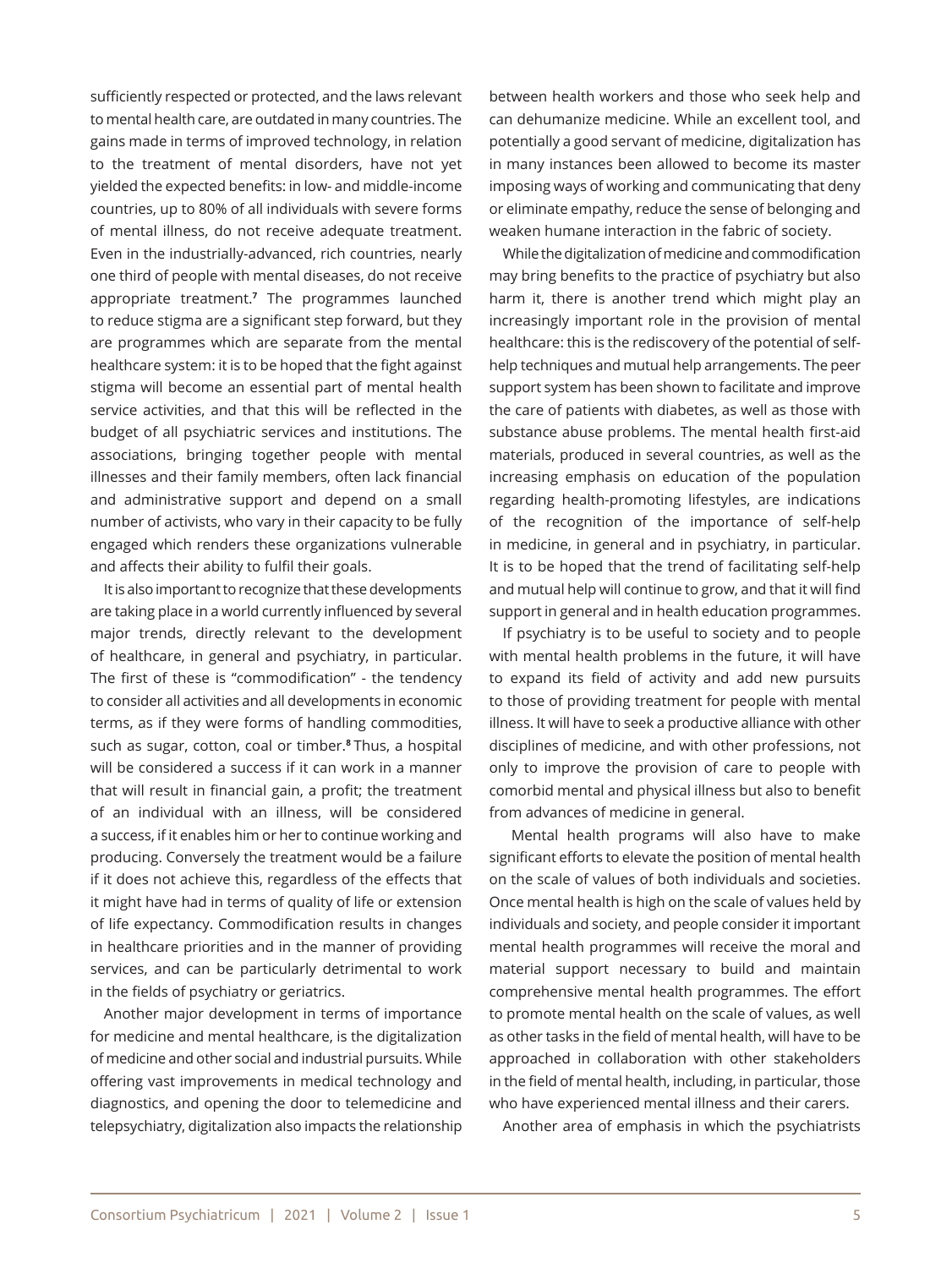of the future will need to invest time and effort, will be the significant expansion of programmes, focusing on the primary prevention of mental and neurological disorders. At present this area of work is neglected by psychiatrists, partly because the action necessary to introduce primary prevention is in the hands of other professions and institutions, and partly because psychiatrists are overburdened by the tasks related to the provision of care to people with mental illness. An example of primary prevention of a serious mental disorder, is the provision of iodine for women of childbearing age, which would prevent cretinism in their children; another example is involvement in perinatal care, to provide women with information about the upbringing of their children or the danger of foetal alcohol syndromes. Numerous other examples of action that could lead to the primary prevention of mental and neurological disorders could be listed: most, if not all of them, are in areas controlled by other professions or institutions. To influence these, psychiatrists will have to make a serious effort beyond their usual area of work.

Investing time and effort into introducing the primary prevention of mental and neurological disorders, is not the only area in which psychiatry will have to step outside its current principal areas of activity: another is the need to organize services for people, suffering from a mental as well as a physical disorder. Comorbidity is already prevalent and reduces the life expectancy of those with mental disorders by as much as 12 to 15 years: it is likely that the prevalence of comorbidity and multimorbidity will increase for a variety of reasons, including the extension of life expectancy and the improved survival rates of people, suffering from non-communicable diseases.**<sup>9</sup>**

The current education of psychiatrists does not include systematic training in skills, likely to helpful in the development of mental health programmes as well as in the efforts to elevate mental health on the scale of values of individuals and societies. Skills of communication, such as those of negotiation and of public speaking, are tools which are useful in the process of convincing the many who can be usefully involved in the building of mental health programmes: they should be added to the postgraduate training of psychiatrists, which should also include appropriate instruction in public health, in legal matters and behavioural sciences. The organizers of training for psychiatrists must also consider ways of involving other stakeholders in the education of mental health workers. Among them should be family members and others who take care of severely mentally ill people in the community, social workers, nurses and other staff involved in the care ofr people with mental illness. Educators should also consider the best place to provide training for psychiatrists: learning about ways of reducing anxiety before an operation, should be provided in the surgical department, and the management of depression among those with diabetes should take place in the diabetic clinic, rather than in the department of psychiatry.

Training can provide skills and knowledge, and it can change attitudes: however, it cannot change the personality of the student. Educators should keep this in mind when selecting applicants for postgraduate training, and when advising graduates where they should seek work.

Psychiatrists must face these and other tasks which the future is placing before them. In addition, however, those engaged in mental health programmes should remember that they can and should contribute to making and keeping medical practice a humanitarian enterprise and that they should be a model of solidarity with people who are suffering severe illnesses and with those who provide care for them.

#### **Correspondence to:**

**Professor Norman Sartorius, MD, PhD, FRCPsych** sartorius@normansartorius.com

#### **For citation:**

Sartorius N. The future of psychiatry. *Consortium Psychiatricum*. 2021;2(1):3-7. doi:10.18176/CP63

#### **References**

- 1. United Nations. Transforming Our World in 2030: An Agenda for Sustainable Development. New York: United Nations, 2015
- 2. Gaebel W, Rössler W, Sartorius N. (eds) The Stigma of Mental Illness: The End of the Story? Springer International Publishing, 2017
- 3. Sartorius V, Sartorius, N. The WPA celebrates its 70th birthday. *World Psychiatry*. 2020; 19(3):403-404.
- 4. World Health Organization. Mental health care in developing countries: a critical appraisal of research findings. Geneva: World Health Organization; 1984
- 5. World Health Organization. New Understanding, New Hope. Geneva: World Health Organization; 2001
- 6. Callard F, Sartorius N, Arboleda-Florez J, et al. Mental Health, Discrimination and the Law. London: Wiley and Blackwell, 2012.